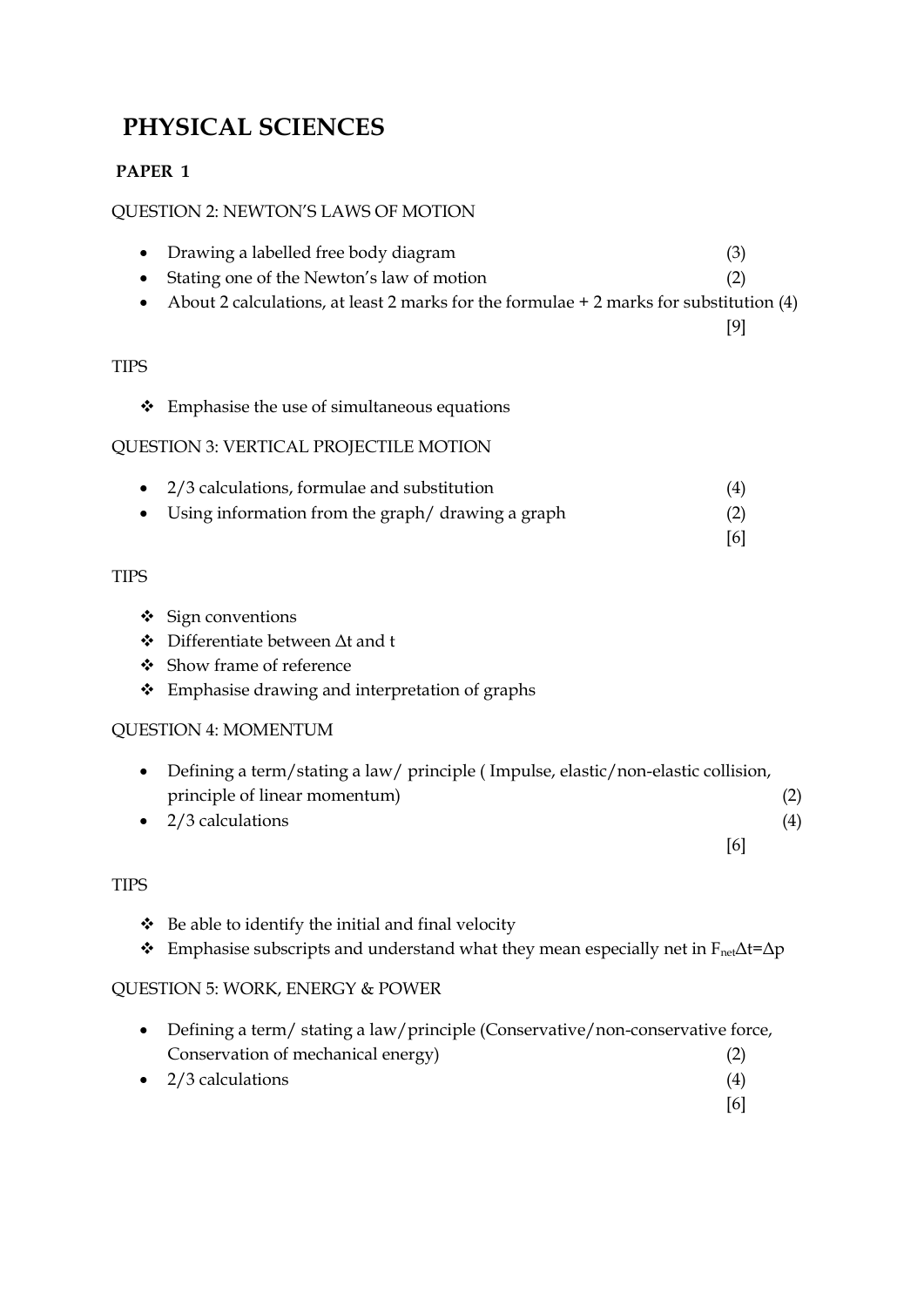#### TIPS

- Label free body diagrams with arrows starting from the point
- Correct choice of formulae
- $\triangle$  Differentiate between W<sub>net</sub> & F<sub>net</sub>
- $\triangleleft$  Differentiate between W = F $\triangle$ xCos

#### QUESTION 6: DOPPLER EFFECT

 Defining a term (Doppler effect) (2) • Calculation (3)

[5]

[6]

[5]

#### TIPS

- Write the correct formula from the data sheet and know each symbol
- Mathematical manipulation

#### QUESTION 7: ELECTROSTATICS (COULOMBS LAW)

| • Defining a term/ stating a law (Coulombs law, electric field) | (2) |
|-----------------------------------------------------------------|-----|
| • Direction of the electric field                               |     |

• Calculation (3)

#### TIPS

- Integrate with Newton's laws concepts
- Labelling of forces

#### QUESTION 8: ELECTROSTATICS (ELECTRIC FIELDS)

| • Defining a term/ stating a law (Ohm's law)                                                                      | (2) |
|-------------------------------------------------------------------------------------------------------------------|-----|
| • Calculation                                                                                                     | (3) |
| $\cdots$ . The set of the set of $\cdots$ of $\cdots$ of $\cdots$ of $\cdots$ of $\cdots$ of $\cdots$ of $\cdots$ |     |

• Interpreting a graph/using information from the graph

# TIPS

- Choice of formulae
- Direction of the net field
- Emphasise the vector nature of electric fields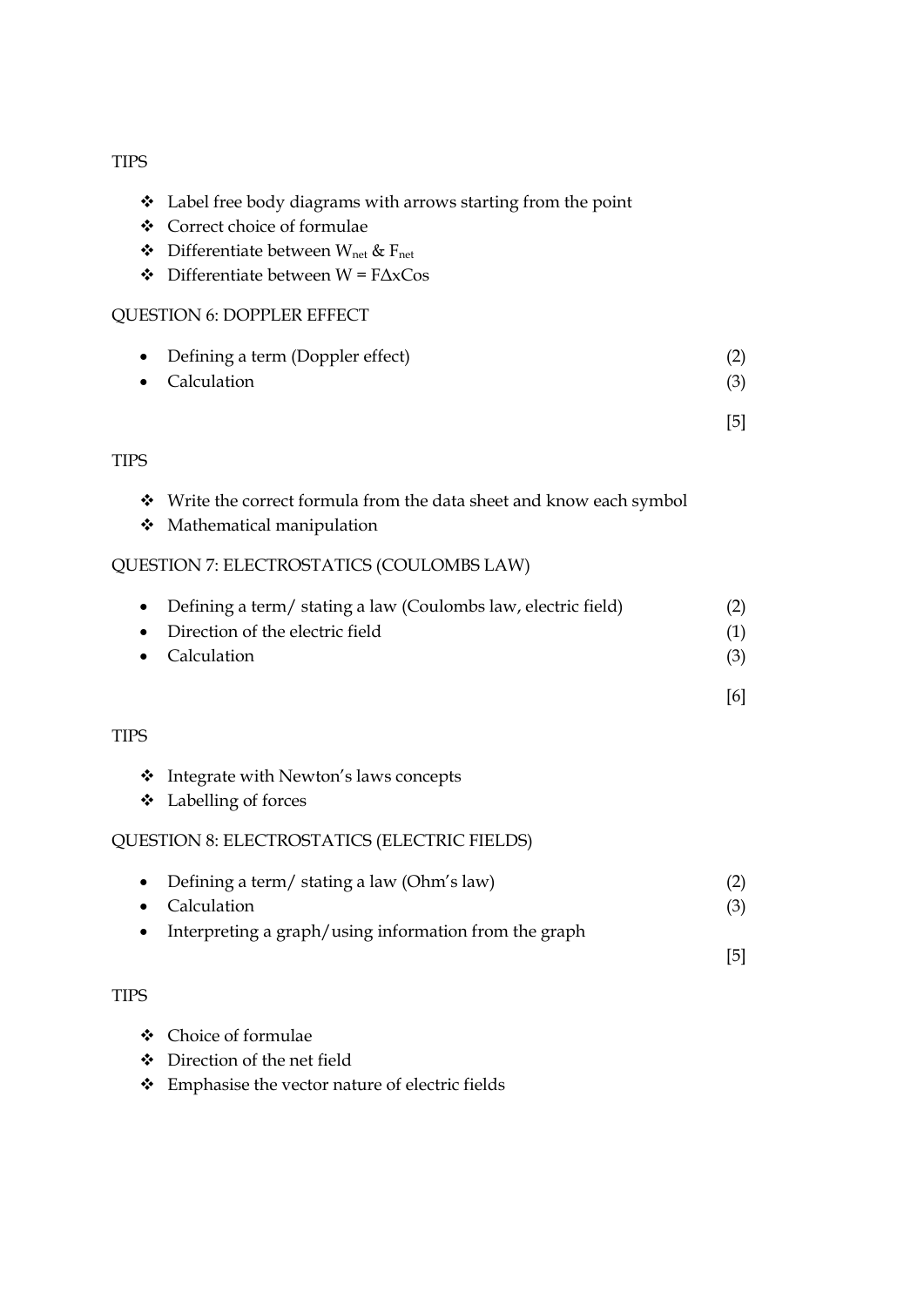# QUESTION 9: ELECTRIC CIRCUITS

|                            | Calculation                                                                                                                                                                                    | (3)          |                   |
|----------------------------|------------------------------------------------------------------------------------------------------------------------------------------------------------------------------------------------|--------------|-------------------|
|                            | Using information from the graph                                                                                                                                                               | $[3]$        |                   |
| <b>TIPS</b>                |                                                                                                                                                                                                |              |                   |
| ❖<br>❖<br>❖<br>❖<br>❖<br>❖ | Choice of formulae<br>Mathematical manipulation<br>Use of correct units<br>Application of Ohm's law<br>Differentiate between EMF and potential difference<br>Do the experiments stated in CAPS |              |                   |
|                            | <b>QUESTION 10: ELECTRODYNAMICS</b>                                                                                                                                                            |              |                   |
| $\bullet$                  | 2/3 calculations                                                                                                                                                                               | (4)<br>$[4]$ |                   |
| <b>TIPS</b>                |                                                                                                                                                                                                |              |                   |
| ❖<br>❖<br>❖                | Know the difference between AC & DC circuits<br>Emphasise the use of subscripts<br>Be able to interpret Faraday's law                                                                          |              |                   |
|                            | <b>QUESTION 11: PHOTOELCTRIC EFFECT</b>                                                                                                                                                        |              |                   |
|                            | Defining a term (Work function, threshold frequency, cut-off frequency)<br>2/3 calculations<br>Making use of the graph                                                                         |              | (2)<br>(4)<br>[6] |
| <b>TIPS</b>                |                                                                                                                                                                                                |              |                   |
| ❖                          | Relate the gradient to hc                                                                                                                                                                      |              |                   |

Be able to use the graph to determine the threshold frequency and Planck's constant

 $TOTAL = 56/150$ 

37%

NB: NOT INCLUSIVE OF MULTIPLE CHOICE QUESTIONS. 4 marks from MCQ will add up to 60/150= 40%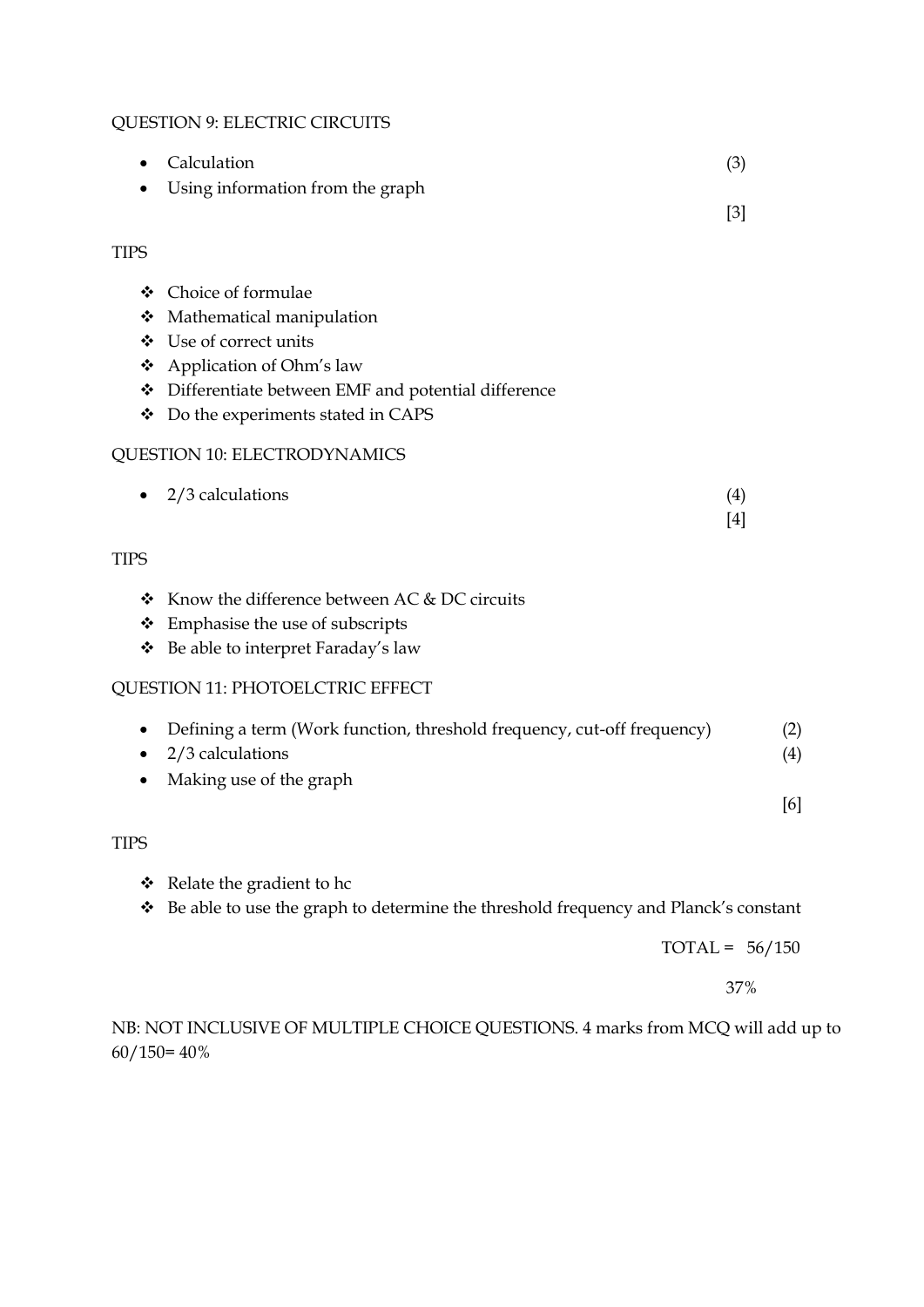#### PHYSICAL SCIENCES P 2

## QUESTION 2, 3 & 4: INORGANIC MOLECULES

- Functional groups, homologous series
- IUPAC naming, formulae of compounds (2)
- Structural formulae (2) • Definitions of terms. hydrocarbon, isomer, saturated, unsaturated, functional group etc (2)
- Positional , functional and structural isomers (2) • Reaction conditions and types of reactions (2) Dependant and independent variables (2)
- Polymerisation, addition and condensation polymers ( differentiate) (2) • Intermolecular forces at least (2) • Reactants and products of combustion and balancing the equations (3)

 $\pm$  [20]

# NB: THE FOLLOWING DOES NOT NECESARILY MEAN THAT ALL THE QUESTIONS WOULD BE ASKED

#### QUESTION 5: RATE OF REACTIONS

| • Experiment investigating factors that influence the reaction rate | (2) |
|---------------------------------------------------------------------|-----|
| Interpreting the graph/table                                        | (2) |
| Balancing equations, stating if they are exothermic or endothermic  | (3) |
| Calculation<br>at least                                             | (2) |
|                                                                     | [9] |

#### TIPS

- Revise stoichiometric calculations
- Emphasise skills for interpreting the graphs
- $\div$  The use of the correct formulae

## QUESTION 6: CHEMICAL EQUILIBRIUM

| • Stating Le Chateliers principle                                                                                              |     |
|--------------------------------------------------------------------------------------------------------------------------------|-----|
| • Defining terms, reaction rate, reversible reaction, chemical/dynamic equilibrium (2)                                         |     |
| • K <sub>c</sub> calculation, at least 4 marks from the K <sub>c</sub> expression, 2 from the table and 1 from<br>Substitution | (4) |
|                                                                                                                                |     |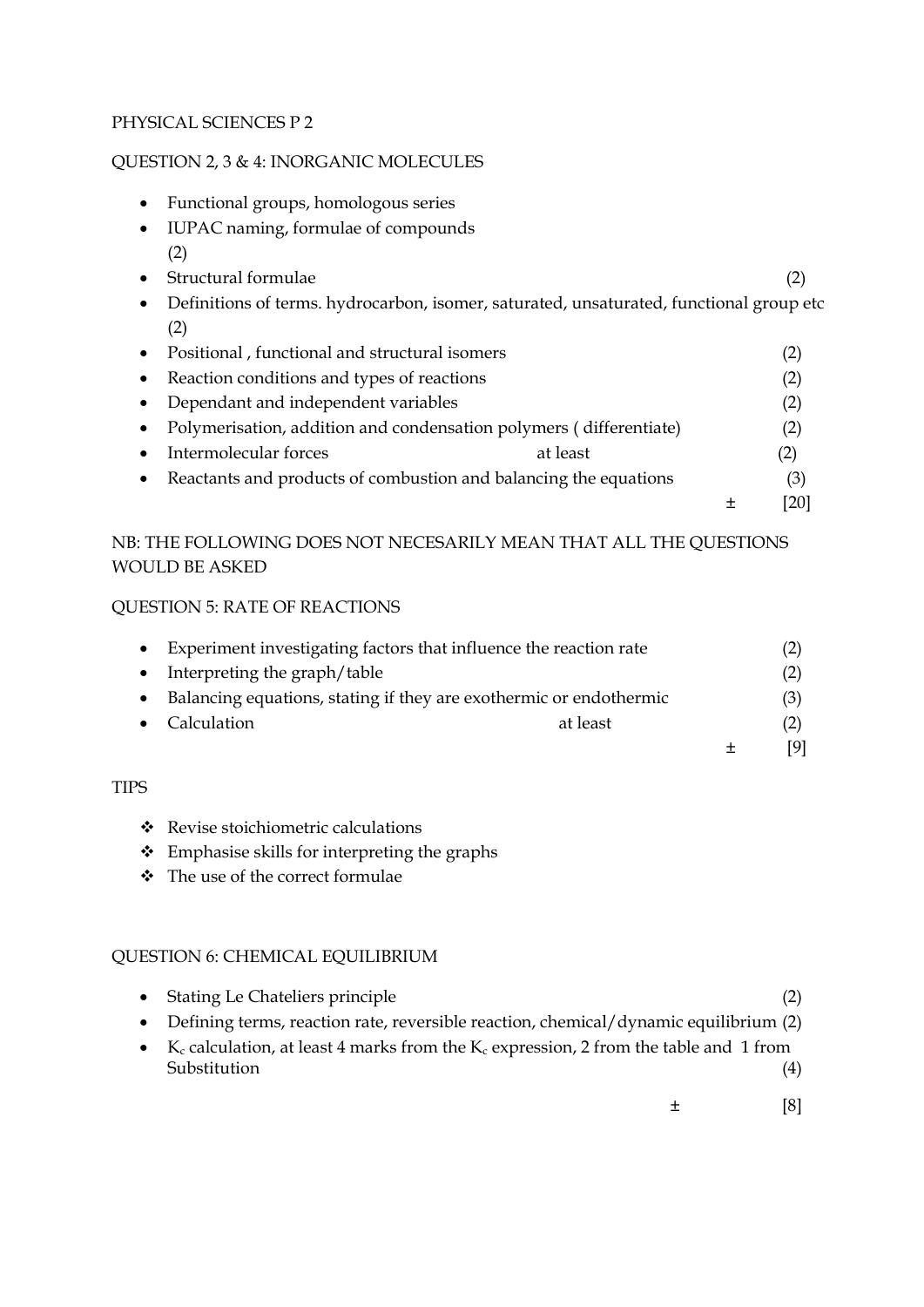#### TIPS

- $\div$  Identify the disturbance
- State which reaction will be favoured when opposing the disturbance
- \* The effect on what happens to the number of moles of the products etc
- $\triangleleft$  Different methods of calculating K<sub>c</sub>
- Drawing of Boltzmann distribution curve

## QUESTION 7: ACIDS AND BASES

| Defining terms, acid and bases according to Lowry Bronsted/Arhenius, Ampholyte |      |
|--------------------------------------------------------------------------------|------|
| Mono & diprotic acids                                                          |      |
| • Conjugate acids/bases                                                        | (2)  |
| • Know why acids are weak/strong/monoprotic and diprotic                       | (1)  |
| Know all the apparatuses for titration                                         | (2)  |
| Calculation, at least 3 marks                                                  | (3)  |
|                                                                                | [10] |

#### TIPS

## Emphasise the use of correct formulae and substitution

## QUESTION 8: ELECTROCHEMICAL CELLS

|           | • Functions of the salt bridge                   |          | (2) |
|-----------|--------------------------------------------------|----------|-----|
|           | Standard conditions under which a cell functions |          | (2) |
| $\bullet$ | Cell notations                                   | at least | (2) |
|           | • Oxidising/reducing agents(name/formula)        | at least | (1) |
|           | Energy conversions                               |          | (1) |
|           | • Calculating the EMF at least 3 marks           |          | (3) |
|           |                                                  |          |     |

#### QUESTION 9: ELECTROLYTIC CELL

| • Defining terms, electrolyte, electrolysis |  |
|---------------------------------------------|--|
| • Writing $\frac{1}{2}$ reactions           |  |
| • Oxidising/reducing agents(name/formula)   |  |
| • Type of electrode cathode/anode           |  |
|                                             |  |